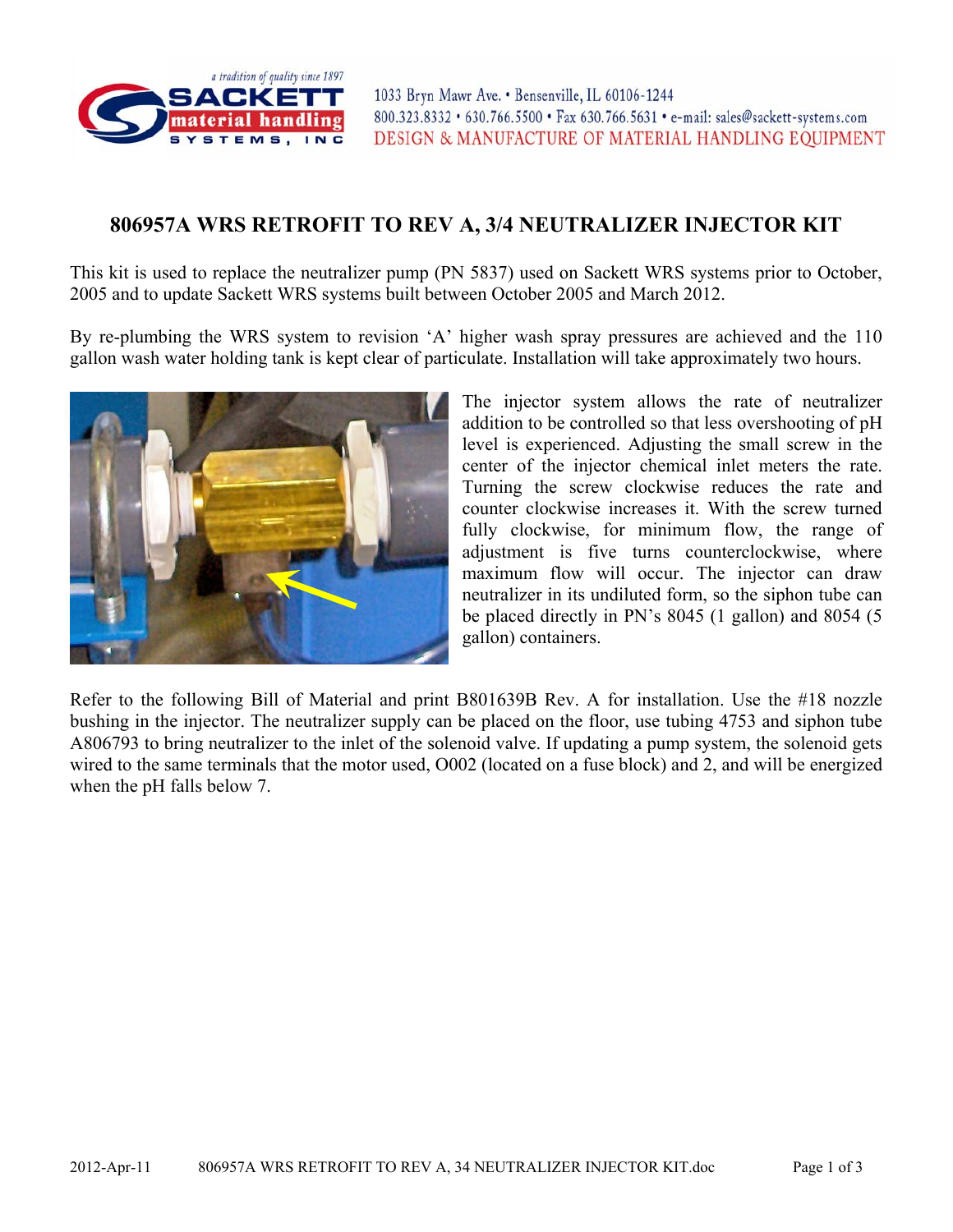| Part#                        | <b>Description</b>                                                                 | <b>QTY</b>     | <b>UM</b> |  |  |  |  |  |
|------------------------------|------------------------------------------------------------------------------------|----------------|-----------|--|--|--|--|--|
|                              |                                                                                    |                |           |  |  |  |  |  |
| 3675                         | TUBE BARB, 1/4" I.D. x 1/4 NPT(M) B<br>Neutralizer solenoid inlet from siphon tube | 1              | EA        |  |  |  |  |  |
|                              |                                                                                    |                |           |  |  |  |  |  |
| 3675A                        | TUBE BARB, 3/8" I.D. x 1/4 NPT(M) B<br>Neutralizer solenoid outlet to injector     | 1              | EA        |  |  |  |  |  |
|                              |                                                                                    |                |           |  |  |  |  |  |
| 4581                         | INJECTOR 3/4NPT(F)IN x 3/4NPT(M)OUT                                                | 1              | EA        |  |  |  |  |  |
|                              | Use #18 nozzle bushing                                                             |                |           |  |  |  |  |  |
| 4661                         | TEE 1 NPT THREADED PVC SCH 80                                                      | 1              | EA        |  |  |  |  |  |
|                              | Use to install WRS filter back pressure gauge                                      |                |           |  |  |  |  |  |
| 4667                         | TUBE BARB, 1"I.D. x 1NPT(M) NYLON                                                  | 3              | EA        |  |  |  |  |  |
| 4710                         | HOSE PVC CLEAR 1 IN ID 5238K68 100'                                                | 8              | FT        |  |  |  |  |  |
|                              |                                                                                    |                |           |  |  |  |  |  |
| 4718                         | REDUCING BUSHING PVC 1 X 3/4 439-1                                                 | $\overline{2}$ | EA        |  |  |  |  |  |
|                              | Inlet/Outlet of Injector                                                           |                |           |  |  |  |  |  |
| 4725                         | PIPE NIPPLE 3/4 X CLOSE PVC 883-00                                                 | 1              | EA        |  |  |  |  |  |
| Injector Inlet               |                                                                                    |                |           |  |  |  |  |  |
| 4752-30                      | <b>GAUGE PRESSURE 0-30 PSI</b>                                                     | 1              | EA        |  |  |  |  |  |
|                              | WRS filter backpressure gauge (change filters when pressure gets to 15psi)         |                |           |  |  |  |  |  |
| 4753                         | TUBING 3/16 ID 3/8 OD PVC CLEAR 523                                                | 48             | IN        |  |  |  |  |  |
|                              | Neutralizer siphon tube to solenoid                                                |                |           |  |  |  |  |  |
| 4782                         | REDUCING BUSHING 1-1/2 X 1 PVC 839                                                 | 1              | EA        |  |  |  |  |  |
|                              | Use to install WRS filter back pressure gauge                                      |                |           |  |  |  |  |  |
| 4784                         | NIPPLE, 1NPT SHORT PVC                                                             | 1              | EA        |  |  |  |  |  |
|                              | Use to install WRS filter back pressure gauge                                      |                |           |  |  |  |  |  |
| 4833                         | REDUCING BUSH 1/2X1/4 PVC ESLON 4                                                  | 1              | EA        |  |  |  |  |  |
|                              | Use to install WRS filter back pressure gauge                                      |                |           |  |  |  |  |  |
| 4834                         | BUSHING 1 NPT x 1/2 NPT THREADED PV                                                |                |           |  |  |  |  |  |
|                              | Use to install WRS filter back pressure gauge                                      | 1              | EA        |  |  |  |  |  |
|                              |                                                                                    |                |           |  |  |  |  |  |
| 8377<br>Neutralizer solenoid | VLV 2WAY NormClosed 115VAC 1/4NPT(F                                                | 1              | EА        |  |  |  |  |  |
|                              |                                                                                    |                |           |  |  |  |  |  |
| 8942                         | COUPLING, 1 NPT THREADED PVC SCHEDU                                                | 1              | EA        |  |  |  |  |  |
| Injector outlet              |                                                                                    |                |           |  |  |  |  |  |
| A806793                      | SIPHON TUBE, WRS NEUTRALIZER 1/4OD                                                 | 1              | EA        |  |  |  |  |  |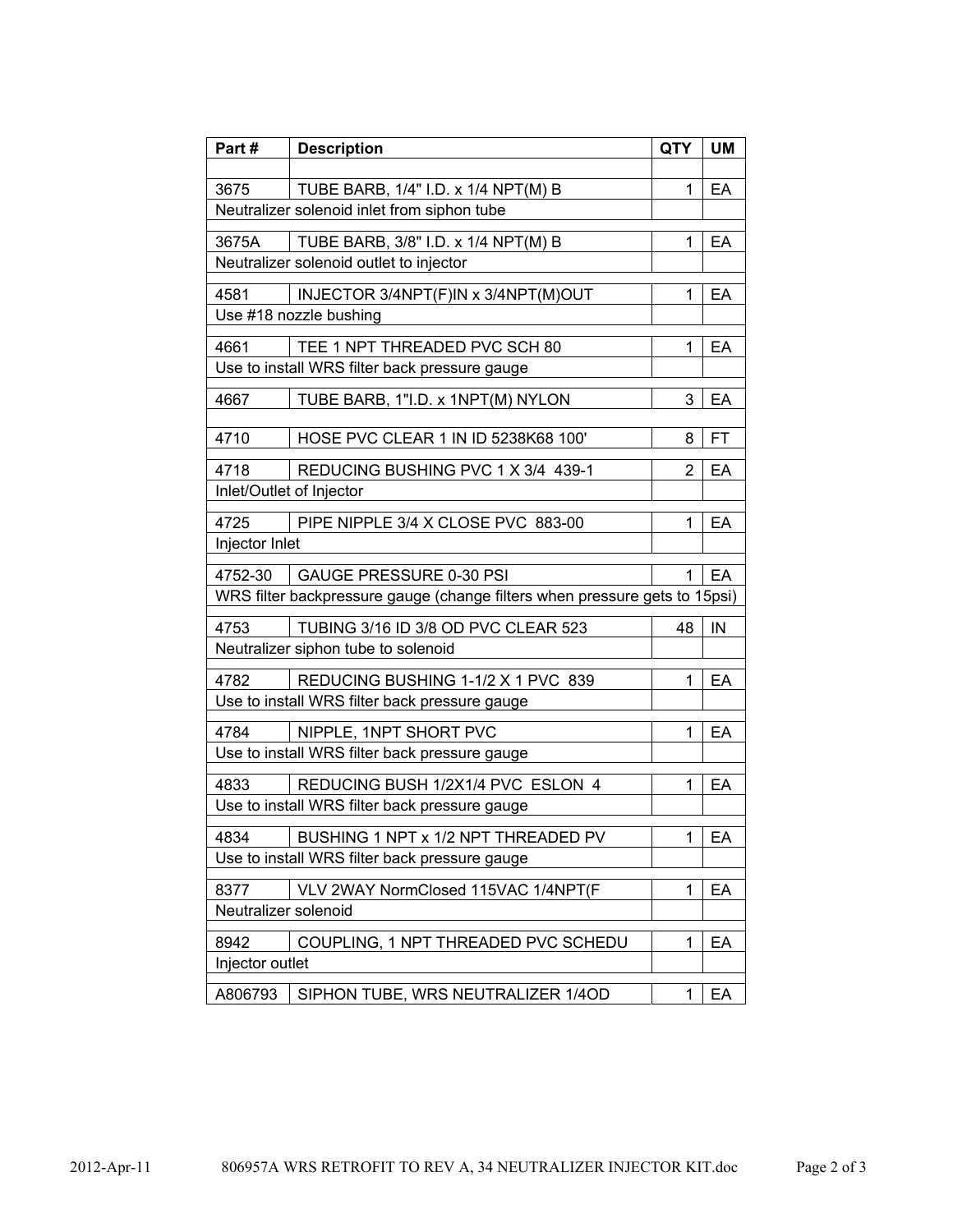## **SERVICING:**

A. If the injector fails to draw chemical in the initial installation:

- 1. Is the injector body installed with the arrow on the side in the direction of water flow?
- 2. Is the #18 nozzle bushing installed in the inlet end of injector body.
- 3. Is the chemical metering screw backed off?
- 4. Are the spray nozzles clogged, hose kinked, or is there some other obstruction in the water line?
- 5. Is the water temperature too high? 180°F is the highest allowable and injection will fall from maximum as temperature rises above 140°F.

B. If the injector stops operating after having worked properly:

- 1. See A-4 above. Clean or remove obstructions.
- 2. Is the foot strainer clogged? Lift tube from drum and clean.
- 3. Is the check valve clogged? Remove the 4 knob screws to disassemble. Inspect and clean ball, spring, and O-ring.
- 4. Has the water nozzle bushing become clogged or blown back out? If water is dirty replace the filters ahead of the injector.
- 5. Are there lime deposits in the throat of the injector? Certain chemicals can cause precipitation in the throat of the injector. Let the injector draw in a small quantity of a de-liming agent (mild acid) to remove the deposit. If deposits are so heavy that injection has ceased it may be necessary to remove the injector body from the line and soak it. Should liming be recurrent, periodic maintenance is indicated

| $23 - 7$      | Screw, 8-32 x 7/8"             |
|---------------|--------------------------------|
| $23 - 24$     | <b>Metering Screw</b>          |
| 61-9          | Metering Tip, NOT USED         |
| $24 - 11L$    | Foot Strainer                  |
| $23 - 11$     | Check Valve O-Ring             |
| $23-10$       | <b>Check Valve Ball</b>        |
| $23-9$        | Check Valve Spring             |
| 23-34         | <b>Check Valve Core</b>        |
| 25-29         | Metering Knob O-Ring           |
| $23 - 8 - 18$ | #18 Water Nozzle Bushing       |
| $100 - 12L$   | $3/8$ " I.D. Tubing (run from  |
|               | injector to injector solenoid) |

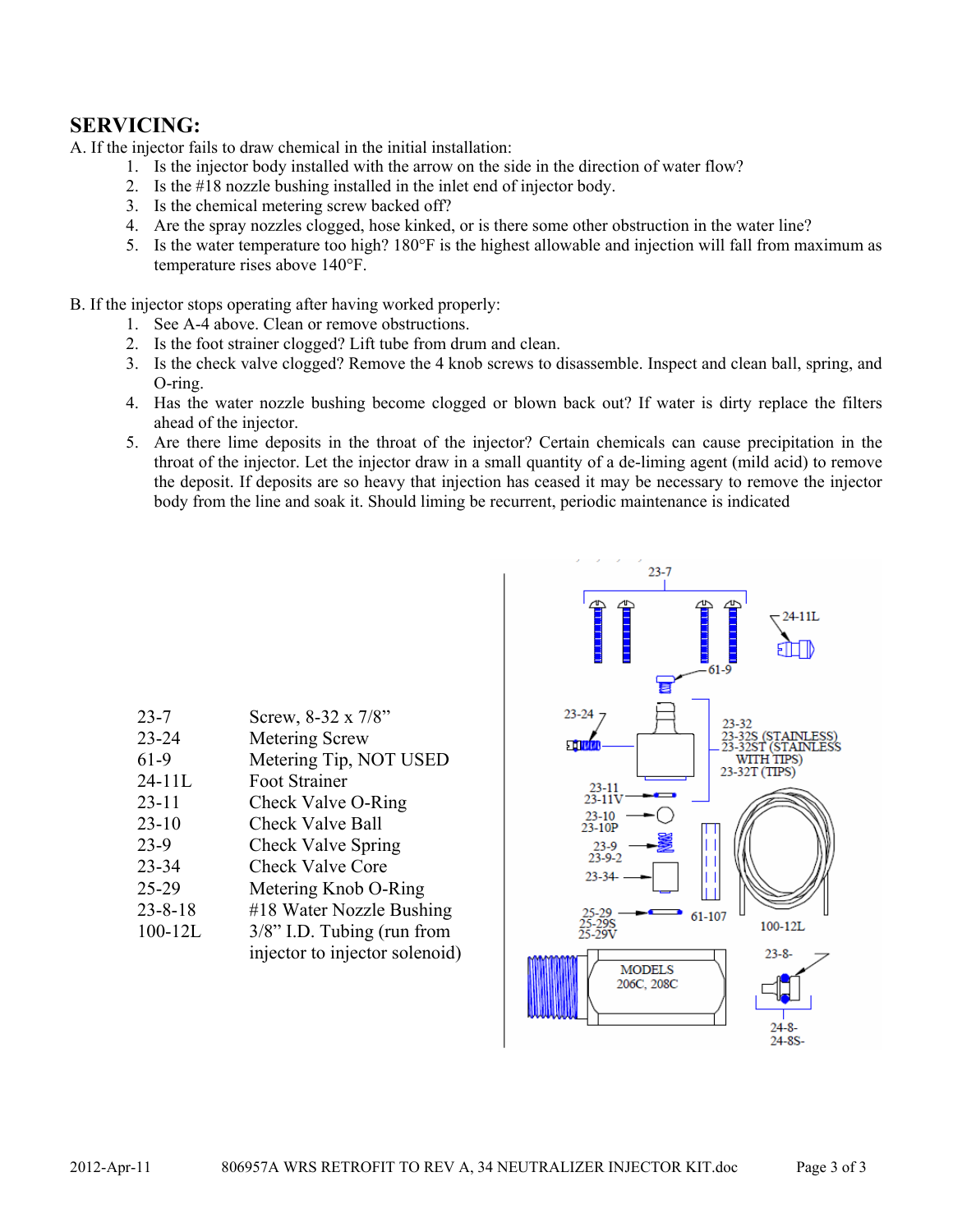

|                              | ທ                              | $\overline{\phantom{a}}$ | -99                      |                                                                                                                                   | ∽           |                           |                                                                                                                                   |  | ्भ्रॅ                                                                                                                                                                  |
|------------------------------|--------------------------------|--------------------------|--------------------------|-----------------------------------------------------------------------------------------------------------------------------------|-------------|---------------------------|-----------------------------------------------------------------------------------------------------------------------------------|--|------------------------------------------------------------------------------------------------------------------------------------------------------------------------|
|                              | <b>POR</b><br>AWC              | စ္<br>မ္ပ                |                          |                                                                                                                                   | DATE        | $-6 - 05$                 | $3 - 1 - 15$                                                                                                                      |  | ີສົ<br>$\begin{bmatrix} 2 & 3 \ 3 & 3 \end{bmatrix}$<br>34                                                                                                             |
|                              |                                |                          |                          |                                                                                                                                   | 핏           | <b>PRE</b>                | ЪŔЕ                                                                                                                               |  | $\approx$                                                                                                                                                              |
|                              | NODEL<br>$\blacktriangleright$ |                          | <b>APPROVED:</b>         | SACK<br>wierial handling SY<br>1033 bryn Mawr Ang. E<br>YSTEMS <sup>INC.</sup><br>Perserville, <sup>Illinois</sup><br>တျ<br>60106 | DESCRIPTION | REMOVED NEUTRALIZER PUMP, | 3/4 INJECTOR WAS<br>DIRECT WASH PUMP<br>SVM<br>$\overline{a}$<br>$\vec{\mathbf{u}}$<br>$\tilde{a}$<br>WASHER, FILTER<br>REPLUMBED |  | 籉<br>$\vec{c}$<br>冊<br>$\frac{1}{2}$<br>⋿≣<br>Gal.<br>໌ນີ<br>$\frac{8}{8}$<br>$\widehat{5}(5)$<br>$\left[ 33 \right]$<br>╒═<br>Tank<br>໌ຕົ<br>်မျှ<br>$\boldsymbol{z}$ |
| ркимне нимвек:<br>  B801639B | ACAD CODE:                     | <b>REVISED:</b>          | $\frac{-1244}{\sqrt{2}}$ |                                                                                                                                   |             | <b>ADDED</b><br>INJECTOR  | $\overline{a}$<br>SUMP<br><b>RUN</b>                                                                                              |  | Drain<br>$rac{1}{2}$                                                                                                                                                   |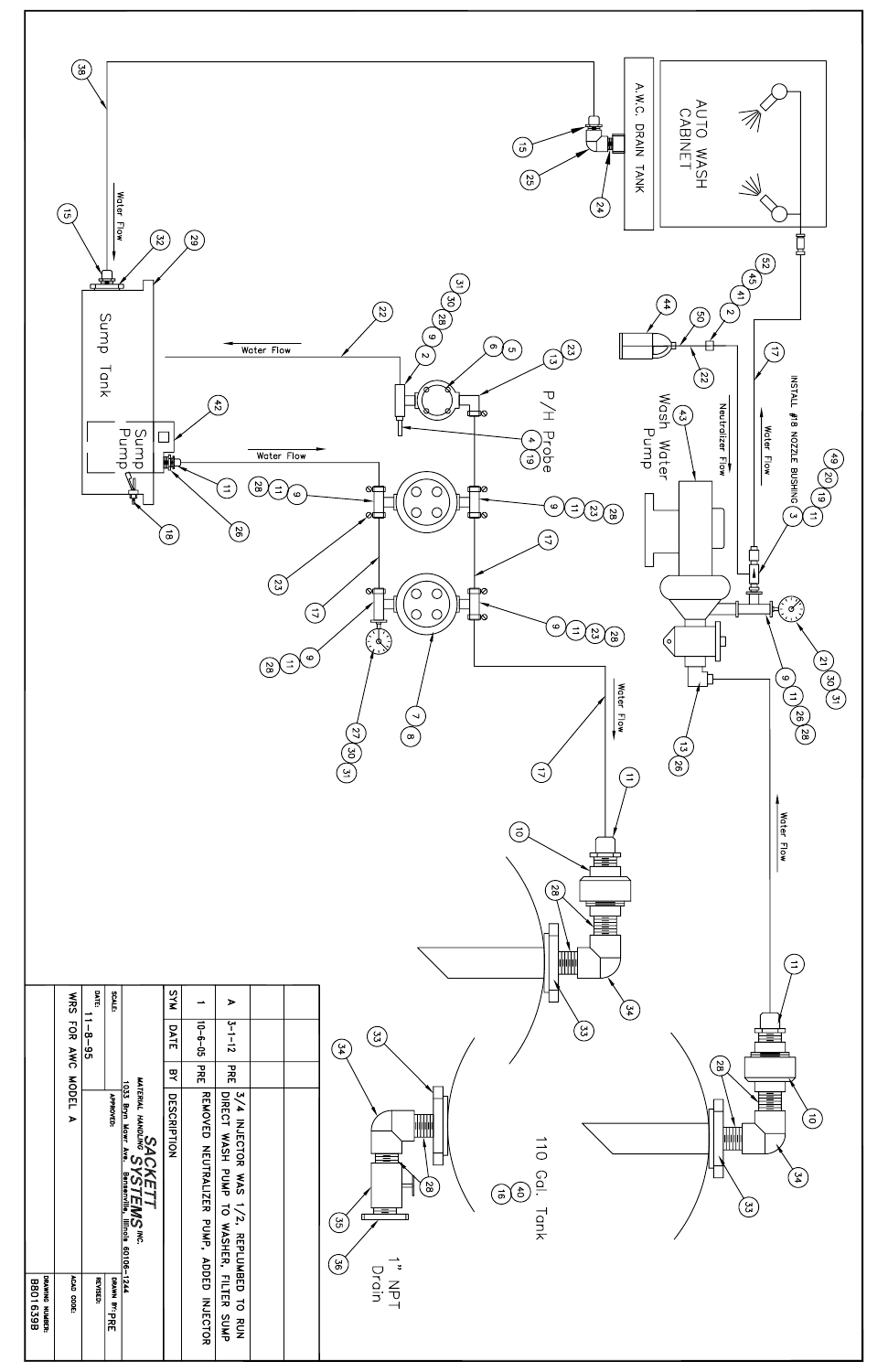04/11/2012 15:19:34

| Part #:B801639B | As of 04/11/2012 1 levels | Active: $03/01/20$ Inactive: / /                                        |  |          |
|-----------------|---------------------------|-------------------------------------------------------------------------|--|----------|
|                 |                           | Rev:A Description:ASSEMBLY, WRS WITH SUMP TANK (FOR AWC) FG #: B801639B |  | BRINDENT |

Notes:

|             | 1234567890123456789012345                   | Description                                                                | Find | Quantity  | UM |
|-------------|---------------------------------------------|----------------------------------------------------------------------------|------|-----------|----|
| 3044        |                                             | U-BOLT 1-1/2" PIPE W/NUTS STEEL ZC 01                                      |      | 1.000 EA  |    |
| 3675        |                                             | TUBE BARB, $1/4$ " I.D. x $1/4$ NPT(M) B 02                                |      | 2.000 EA  |    |
|             | Neutralizer solenoid inlet from siphon tube |                                                                            |      |           |    |
| 3675A       |                                             | TUBE BARB, $3/8$ " I.D. x $1/4$ NPT(M) B 52                                |      | 1.000 EA  |    |
|             | Neutralizer solenoid outlet to injector     |                                                                            |      |           |    |
| 4581        |                                             | INJECTOR $3/4NPT(F)$ IN $x$ $3/4NPT(M)$ OUT 03                             |      | 1.000 EA  |    |
|             | Use #18 nozzle bushing                      |                                                                            |      |           |    |
| 4592        |                                             | PH ELECTRODE 100ohm Pt RTD ATC 10'C 04                                     |      | 1.000 EA  |    |
| 4594        |                                             | HOUSING, CARBON FILTER 3/4 NPT(FBE) 05                                     |      | 1.000 EA  |    |
| 4611        |                                             | FILTER ELEMENT ACT CARBON                                                  | 06   | 1.000 EA  |    |
| 4659        |                                             | HOUSING, FILTER PARTICAL 1 NPT(FBE) 07                                     |      | 2.000 EA  |    |
| 4660        |                                             | FILTER ELEMENT 30 MIC PARTICLE                                             | 08   | 2.000 EA  |    |
| 4661        |                                             | TEE 1 NPT THREADED PVC SCH 80                                              | 09   | 3.000 EA  |    |
| 4666        |                                             | PIPE UNION 1 NPT SCH 80 MC MASTER                                          | 10   | 2.000 EA  |    |
| 4667        |                                             | TUBE BARB, 1"I.D. x 1NPT(M) NYLON                                          | 11   | 5.000 EA  |    |
| 4669        |                                             | HOSE BARB 90 L 1HX1NPTE NYL #5372K3 13                                     |      | 1.000 EA  |    |
| 4688        |                                             | HOSE BARB STR $1-1/2H$ X $1-1/2N$ PTE NY 15                                |      | 2.000 EA  |    |
| 4709        |                                             | TIE DOWN LIFT-RELEASE MC MASTER 8 16                                       |      | 2.000 EA  |    |
| 4710        |                                             | HOSE PVC CLEAR 1 IN ID 5238K68 100' 17                                     |      | 8.000 FT  |    |
| 4716        |                                             | SWITCH, LIQUID LEVEL POLYPROPYLENE                                         | 18   | 1.000 EA  |    |
| 4718        |                                             | REDUCING BUSHING PVC 1 X 3/4 439-1 19                                      |      | 4.000 EA  |    |
| 4725        |                                             | PIPE NIPPLE 3/4 X CLOSE PVC 883-00 20                                      |      | 1.000 EA  |    |
| 4752        |                                             | GAUGE PRESSURE 0-60 PSI                                                    | 21   | 1.000 EA  |    |
|             | WRS spray pressure gauge                    |                                                                            |      |           |    |
| $4752 - 30$ |                                             | GAUGE PRESSURE 0-30 PSI                                                    | 27   | 1.000 EA  |    |
|             |                                             | WRS filter backpressure gauge (change filters when pressure gets to 15psi) |      |           |    |
| 4753        |                                             | TUBING 3/16 ID 3/8 OD PVC CLEAR 523 22                                     |      | 48.000 IN |    |
| 4761        |                                             | HOSE CLAMP BREEZE #64020                                                   | 23   | 15.000 EA |    |
| 4766        |                                             | PIPE NIPPLE PVC $1-1/2$ X CLOSE 48 24                                      |      | 1.000 EA  |    |
| 4767        |                                             | PIPE ELBOW 90 1-1/2 PVC MC MASTER 25                                       |      | 1.000 EA  |    |
| 4782        |                                             | REDUCING BUSHING 1-1/2 X 1 PVC 839 26                                      |      | 2.000 EA  |    |
| 4784        |                                             | NIPPLE, 1NPT SHORT PVC                                                     | 28   | 7.000 EA  |    |
| 4806        |                                             | TANK 24 X 12 X 12 PLASTIC 3754K74 (29                                      |      | 1.000 EA  |    |
| 4833        |                                             | REDUCING BUSH 1/2X1/4 PVC ESLON 4 30                                       |      | 3.000 EA  |    |
| 4834        |                                             | BUSHING 1 NPT x 1/2 NPT THREADED PV 31                                     |      | 3.000 EA  |    |
| 4848        |                                             | TANK BULKHD 1-1/2 NPT PVC 36895K1 32                                       |      | 1.000 EA  |    |
| 4904        |                                             | FITTING BULKHEAD 1NPTX1NPT PVC 368 33                                      |      | 3.000 EA  |    |
| 4905        |                                             | ELBOW, 90 1 NPT PVC                                                        | 34   | 3.000 EA  |    |
| 4907        |                                             | NEW 35<br>VALVE BALL PVC 1 NPT                                             |      | 1.000 EA  |    |
| 4908        |                                             | PLUG PIPE PVC 1 NPT                                                        | 36   | 1.000 EA  |    |
| 5044        |                                             | HOSE GREEN 1-1/2ID X 1-3/40D 5293K4 38                                     |      | 8.000 FT  |    |
| 5193        |                                             | U BOLT 1 PIPE $1/4-20$<br>3043T18                                          | 39   | 3.000 EA  |    |
| 5788        |                                             | TANK 110 GAL WITH LID HORIZ :NOTE                                          | 40   | 1.000 EA  |    |
| 6246        |                                             | NIPPLE INSULATED 1/2" CONDUIT (APPL 41                                     |      | 1.000 EA  |    |
|             |                                             |                                                                            |      |           |    |